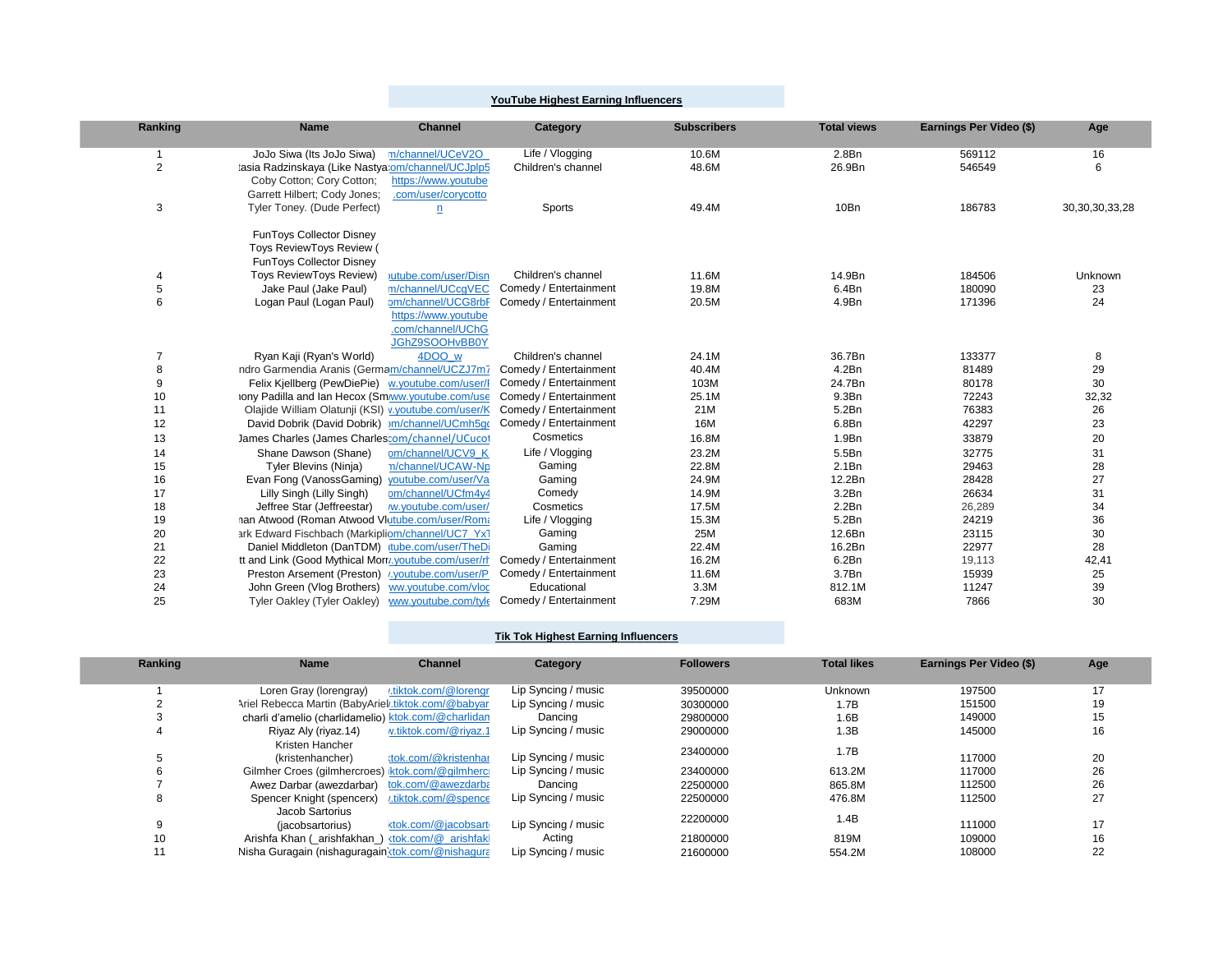| 12 | w.tiktok.com/@jiffpon<br>jiffpom (Jiffpom)         | Life / Family          | 20800000 | 501.7M | 104000 | 9  |
|----|----------------------------------------------------|------------------------|----------|--------|--------|----|
|    | Jannat Zubair Rahmani                              |                        | 20500000 | 483.8M |        |    |
| 13 | tok.com/@jannat_zut<br>(Jannat zubair29)           | Acting                 |          |        | 102500 | 18 |
| 14 | and Marcus Dobre-Mofid (dobritiktok.com/@dobretw   | Comedy / Entertainment | 20100000 | 579.7M | 100500 | 20 |
| 15 | Jayden Croes (Jaydencroes) iktok.com/@jaydencr     | Comedy / Entertainment | 20000000 | 912.5M | 100000 | 20 |
| 16 | Avneet Kaur (avneetkaur_13) :tok.com/@avneetkau    | Actina                 | 19300000 | 444.1M | 96500  | 18 |
|    | Sameeksha Sud                                      |                        | 18800000 | 748.2M |        |    |
| 17 | :ok.com/@sameeksh<br>(sameeksha sud)               | Lip syncing /music     |          |        | 94000  | 26 |
| 18 | lauren godwin (laurengodwin) ktok.com/@laurengo    | Comedy / Entertainment | 18400000 | 1.7B   | 92000  | 18 |
| 19 | Garima Chaurasia<br>www.tiktok.com/@gin            | Dancing                | 18100000 | 499.5M | 90500  | 25 |
| 20 | nnah LaBrant & family (savv.laliktok.com/@savv.lab | Life / Family          | 17500000 | 1.2B   | 87500  | 26 |
| 21 | Holly H (hollyh)<br>w.tiktok.com/@hollyh           | Lip syncing /music     | 16400000 | 351.7M | 82000  | 23 |
| 22 | Danielle Cohn (daniellecohn) iktok.com/@daniellec  | Dancing                | 16200000 | 2B     | 81000  | 15 |
|    | Jason Coffee & family                              |                        |          |        |        |    |
| 23 | tiktok.com/@jasoncol<br>(iasoncoffee)              | Life / Family          | 15400000 | 791M   | 77000  | 39 |
| 24 | ok.com/@luckydance<br>Arhan Khan                   | Dancing                | 15300000 | 633.4M | 76500  | 31 |
| 25 | Annie LeBlanc (annieleblanc) ww.tiktok.com/@anni   | Dancing                | 15300000 | 20.8M  | 76500  | 15 |

**YouTube**

**Categories**

|                                 | <b>Children's Channel</b>       | <b>Cosmetics</b> | Comedy / Entertainment Gaming |              | Life / Vlogging   | <b>Educational</b> | <b>Sport</b> |        |
|---------------------------------|---------------------------------|------------------|-------------------------------|--------------|-------------------|--------------------|--------------|--------|
|                                 | Ryan's World                    | Jeffreestar      | Good Mythical Morning         | PewDiePie    | Ryan Atwood Vlogs | Vlog Brothers      | Dude Perfect |        |
|                                 | Like Nastya Vlog                | James Charles    | Preston                       | DanTDM       | Its JoJo Siwa     |                    |              |        |
|                                 | <b>FunToys Collector Disney</b> |                  |                               |              |                   |                    |              |        |
|                                 | <b>Toys ReviewToys Review</b>   |                  | German Garmendia              | Markiplier   | Shane             |                    |              |        |
|                                 |                                 |                  | Lilly Singh                   | VanossGaming |                   |                    |              |        |
|                                 |                                 |                  | David Dobrik                  | Ninja        |                   |                    |              |        |
|                                 |                                 |                  | Smosh                         |              |                   |                    |              |        |
|                                 |                                 |                  | KSI                           |              |                   |                    |              |        |
|                                 |                                 |                  | Jake Paul                     |              |                   |                    |              |        |
|                                 |                                 |                  | Logan Paul                    |              |                   |                    |              |        |
|                                 |                                 |                  | Tyler Oakley (Tyler Oakley)   |              |                   |                    |              |        |
| <b>Combined Amount of Their</b> |                                 |                  |                               |              |                   |                    |              |        |
| Earnings Per Video (\$)         | 864432                          | 60168            | 674994                        |              | 103983            | 626106             | 11247        | 186783 |

## **TikTok**

|                                 | Lip Syncing / Music | <b>Dancing</b>  | <b>Comedy / Entertainment</b> | Life / Family | Acting          |
|---------------------------------|---------------------|-----------------|-------------------------------|---------------|-----------------|
|                                 | lorengray           | luckydancer5454 | dobretwins                    | Jiffpom       | Jannat zubair29 |
|                                 | BabyAriel           | annieleblanc    | jaydencroes                   | savv.labrant  | arishfakhan     |
|                                 | riyaz.14            | daniellecohn    | laurengodwin                  | jasoncoffee   | Avneet Kaur     |
|                                 | kristenhancher      | gima_ashi       |                               |               |                 |
|                                 | gilmhercroes        | awezdarbar      |                               |               |                 |
|                                 | spencerx            | charlidamelio   |                               |               |                 |
|                                 | jacobsartorius      |                 |                               |               |                 |
|                                 | nishaguragain       |                 |                               |               |                 |
|                                 | sameeksha sud       |                 |                               |               |                 |
|                                 | hollyh              |                 |                               |               |                 |
|                                 |                     |                 |                               |               |                 |
| <b>Combined Amount of Their</b> |                     |                 |                               |               |                 |
| Earnings Per Video (\$)         | 1235500             | 586000          | 292500                        | 268,500       | 308000          |
|                                 |                     |                 |                               |               |                 |